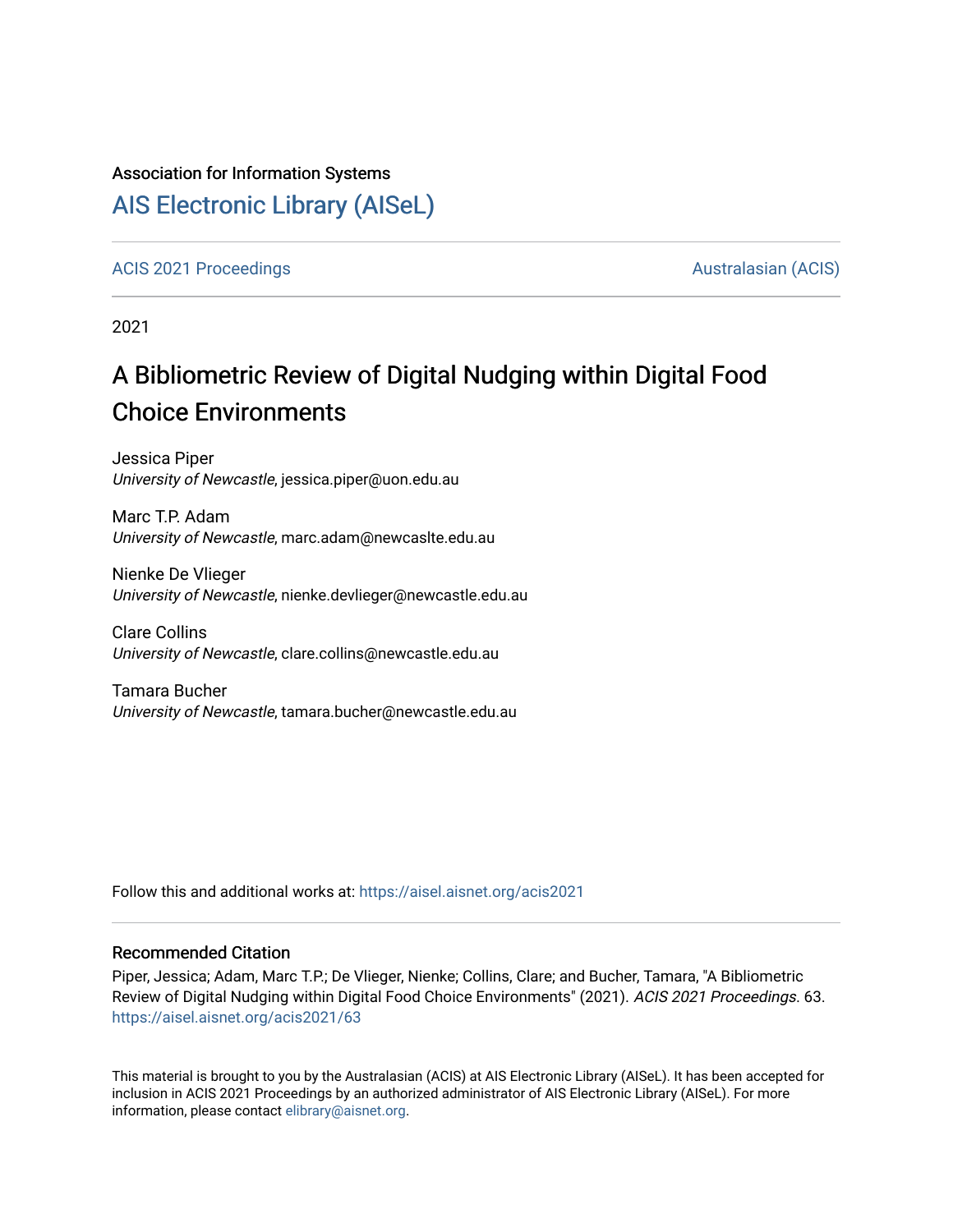# **A Bibliometric Review of Digital Nudging within Digital Food Choice Environments**

### **Full Research Paper**

#### **Jessica Piper**

School of Environmental and Life Sciences The University of Newcastle Australia Email: jessica.piper@uon.edu.au

#### **Marc T. P. Adam**

School of Information and Physical Sciences The University of Newcastle Australia Email: marc.adam@newcaslte.edu.au

#### **Nienke De Vlieger**

School of Environmental and Life Science The University of Newcastle Australia Email: nienke.devlieger@newcastle.edu.au

#### **Clare Collins**

School of Health Sciences The University of Newcastle Australia Email: clare.collins@newcastle.edu.au

#### **Tamara Bucher**

School of Environmental and Life Sciences The University of Newcastle Australia Email: tamara.bucher@newcastle.edu.au

## **Abstract**

People increasingly make choices about their food intake in digital environments (e.g., online food delivery, online grocery shopping, online school canteens). Given the critical role of diet quality as a key driver for non-communicable disease, it is vital to understand how to design such systems to facilitate healthy food choice through digital nudging. To better understand the impact of digital technologies on food choice, we need to understand the knowledge structure of previous literature. A systematic review of literature identified 83 relevant publications which have been included in this study. Bibliometric analyses were used to map out the knowledge structure, historical roots, and evolution. Reference year spectroscopy, co-word analysis and co-citation analysis were used. Findings show digital nudging is a rapid growing field with strong historical roots in psychology. Additionally, current literature is utilizing psychological theories during the development of digital technologies aimed at nudging consumers towards healthier food options.

**Keywords:** digital nudging, persuasive technology, user interface design, digital food environment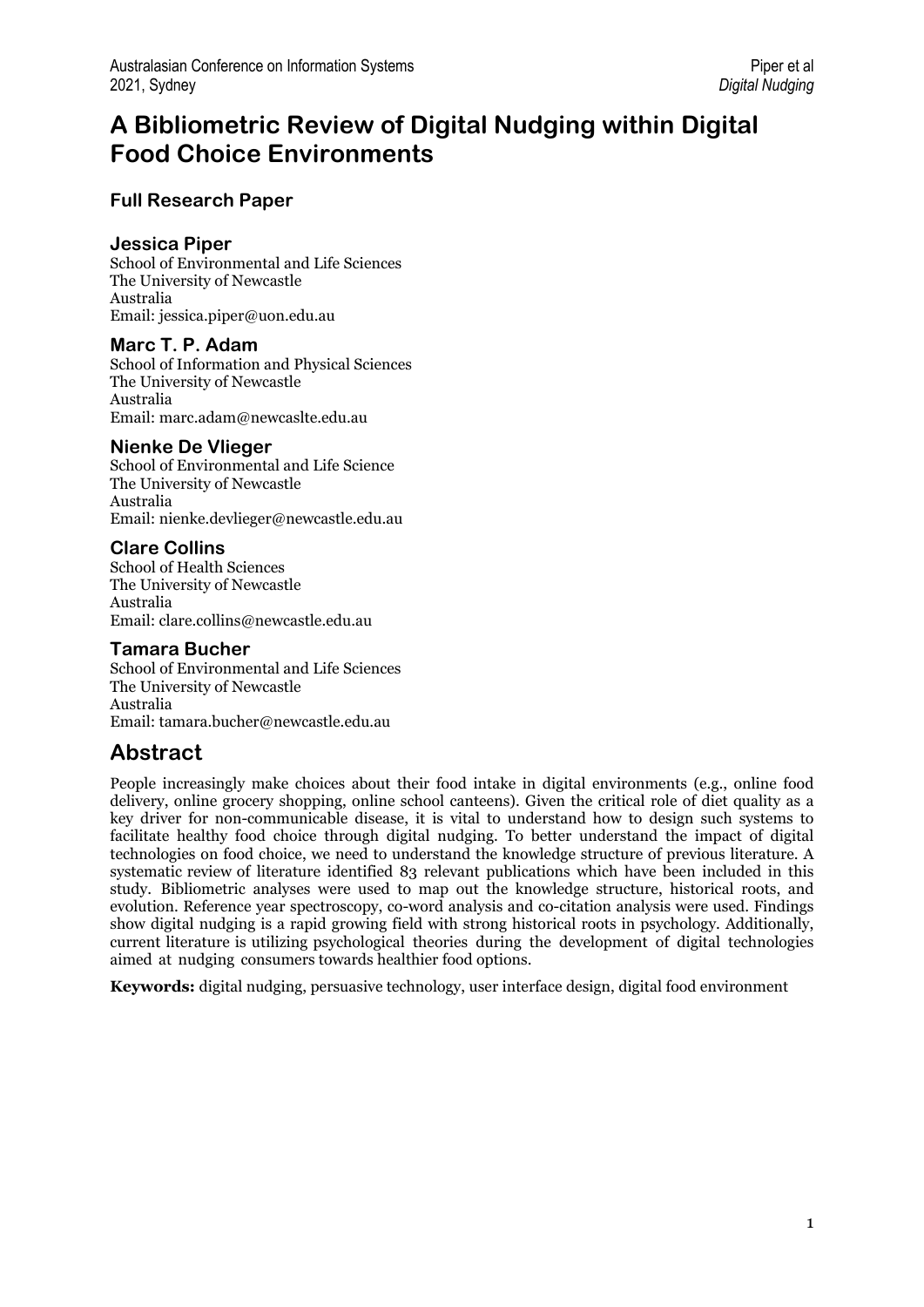# **1 Introduction**

Over the past decade there has been an increase in consumers using digital platforms to access food (Li et al. 2020). Digital food environments can be defined as user interfaces (UI) through which individuals interact with the wider food system (Granheim et al. 2020). Websites (e.g., online grocery stores), technology-facilitated delivery services (e.g., UberEats), pre-ordering systems, (e.g., school canteen ordering systems), and ordering services (e.g., ordering screens in major fast-food outlets) allow consumers to order and purchase food (Bates et al. 2020). This shift in food choice environment sees individuals exposed to an increasing number of visual cues through UI during the decision-making process. Design elements of UI's impact upon consumer's choice, thus making UI design a key modifiable factor in how consumers assess each food product and how they select between food items.

Within the digital food choice environment there is no neutral way to present choices, therefore nudging consumers towards certain options. The method of deliberately designing UIs to influence choice in digital environments in a predictable way has been termed 'digital nudging' by Weinmann et al. (2016). Whilst existing literature explores the impact of digital nudging on food choice, there is potential for future studies to investigate the link between food-choice related literatures and information systems (IS) literature on digital nudging. To the best of our knowledge, currently there is no review that provides a bibliometric assessment of digital nudging and food choice literature. Bibliometric analyses allow us to better understand the composition, concepts, influential authors, and interconnections within a research field. This paper sets out to address the following research question:

RQ: How has research into the impact of digital nudging in food choice environments evolved?

Specifically, we use reference publication year spectroscopy (RPYS) to examine the historical roots of digital nudging research (Marx et al. 2014), co-word analysis to outline the evolution of key words (Callon et al. 1983), and co-citation analysis to identify central digital nudging publications (Zupic and Čater 2015). We use the Scopus database to keep in alignment with other bibliometric reviews, (e.g., (Pham et al. 2021). After assessing 83 publications until the end of 2020, we found strong historical roots within the field of psychology, providing frameworks for current quantitative studies based in laboratory and field settings. Findings also show that research on digital nudging for food choice has experienced strong growth in just 5 years, starting with 2 clusters of 7 keywords in 2015 and growing to a complex interconnected network of 7 clusters with 243 keywords in 2020. By using bibliometric analysis to map out the historical roots, evolution and knowledge structure of the digital nudging field, our study enriches previous literature reviews while providing insight into the importance and potential impact of current research.

# **2 Background**

On average, people make over 200 food choices per day with great variance existing between individuals (Wansink and Sobal 2007). Innate bodily processes, such as hunger and satiety have been shown to influence the decisions we make, however external factors, such as the environment in which we make these decisions, often overrules (Stöckli et al. 2016). We live in an obesogenic environment which is detrimental to our overall health status (Lake and Townshend 2006). Increased access to energy dense, nutrient poor foods has contributed to the global obesity crisis, with individuals choosing to consume these foods over health promoting fruits, vegetables, legumes and wholegrains (AIHW 2019). The impact our environment has upon food choices is further highlighted by the current pandemic. During the early stages of the pandemic there was a 300 percent increase in online grocery sales with predicted growth in the future (Redman 2020). As our food environment and choices evolve rapidly into the digital world, there is now a pressing need to evaluate how these technologies are affecting food choice. In the interest of public health, we can evaluate whether modifying key elements in UI design have the potential to 'nudge' consumers towards choosing the healthier options.

The concept of nudging, as defined by Thaler (2009) refers to "any aspect of the choice architecture that alters people's behavior in a predictable way without forbidding any options or significantly changing their economic incentives". Therefore, by making changes to the food choice environment we could potentially nudge individuals into choosing the healthier option by minimizing perceived effort in the decision-making process, making the desired option appear as the easiest option. In the physical food environment, nudging has been found effective. For example, if one choice of food is placed further away, people tended to eat less from that choice (Bucher et al. 2016). Furthermore, it has been found that vegetable intake can be increased by offering more vegetable variety at a buffet (Bucher et al. 2014).

The concept of nudging has also been applied to digital food choice environments. Wienmann et al. (2016), defines digital nudging as the *"use of user-interface design elements to guide people's behavior*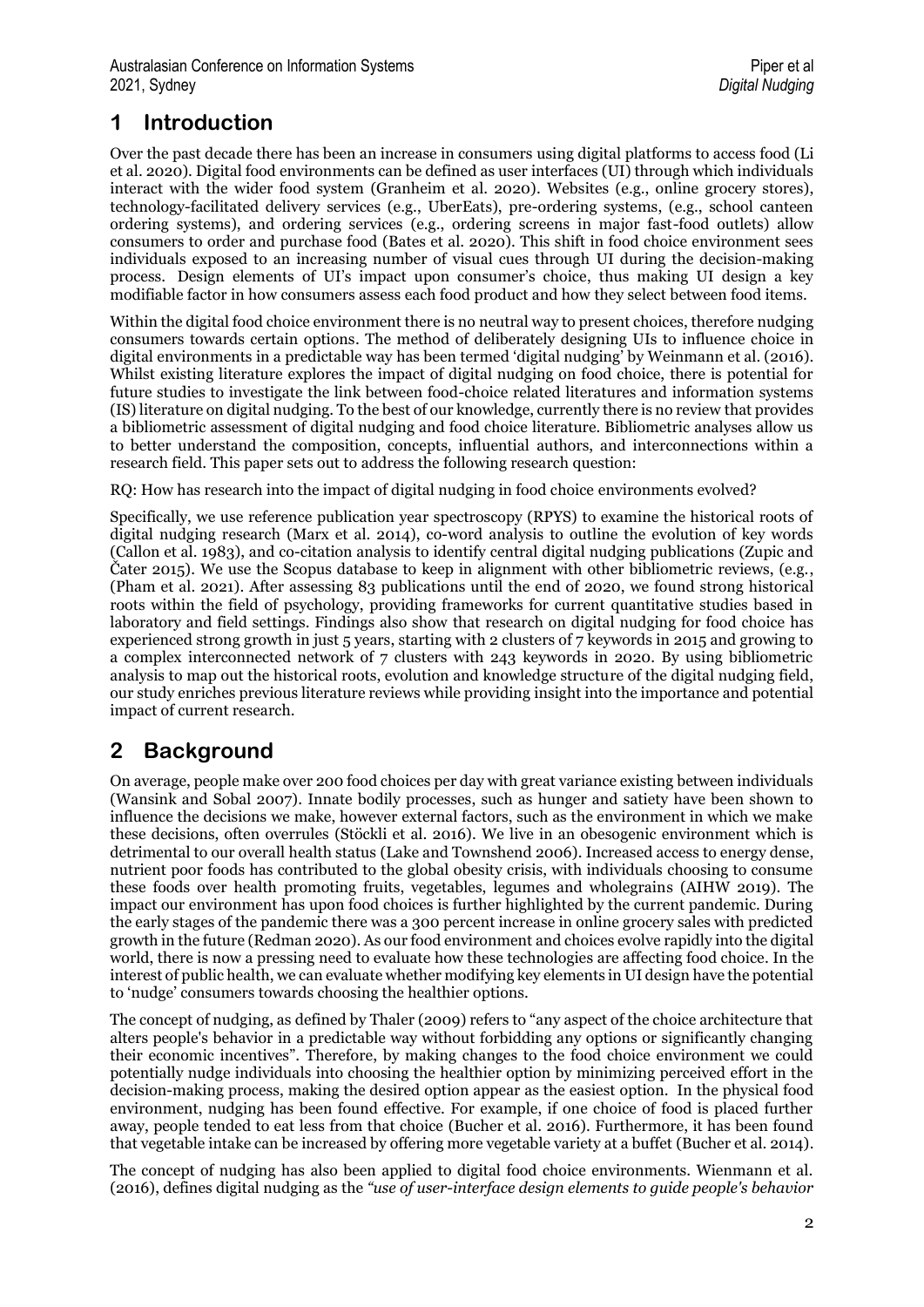*in digital choice environments"* (p. 433), with the aim of gently steering individuals towards the more favorable option, the option which is thought to be in the best interest of individuals as well as society. For example, one study in the UK found that customers of an online grocery store can be nudged towards healthier options by manipulating factors such as the order the products appear on the page, the calorie information or the cost (Bunten et al. 2021).

UI design has been shown to influence individuals' decision, either deliberately or accidently. Therefore, it is important to understand the impact digital nudges may have upon consumers food choices within the digital food choice environment. Collating and analyzing related publications from a variety of fields of research allows for the identification of publications existing outside of the most common research field. Further, any historical and emerging trends may be unearthed which can assist in the guidance of future research.

# **3 Methods**

### **3.1 Index Database**

Web of Science (WoS) and Scopus are the main databases used to conduct bibliometric analyses, with Scopus providing greater coverage and identification of citable publications than WoS. For these reasons, the bibliometric analyses used in this review were carried out using Scopus (Baas et al. 2020). To find literature on the topic digital nudging, a general search of "digital nudging" and "food choice" was undertaken. From this initial search 10 publications were read in-depth to assist in identifying keywords for this review. The following terms were identified: *(digital OR online OR on-line OR onscreen OR web-based OR computer-based OR "user interface" OR "UI" OR "user interface design" OR image\* OR colour\* OR color\*)* AND *("persuasive system\*" OR "choice architecture" OR nudg\* OR "behavioral econom\*" OR "behavioural econom\*" OR "persuasive technolog\*" OR gamification)* AND *(food OR diet OR "food choice" OR fruit\* OR vegetable\* OR "energy intake").* To identify relevant publications within the IS field, *"user interface", "UI", "user interface design"* and *gamification* were included.

Our research represents literature published until the end of 2020 to consider full years of research, with searches conducted in WoS and Scopus. Initial searches yielded 408 publications, with 247 and 161 from WoS and Scopus respectively. Ninety-one duplicates were excluded, resulting in 317 publications for title and abstract screening. During title and abstract screening, two authors independently reviewed the records with a consensus approach used to resolve any disagreements, establishing reliability throughout the selection process. Publications were only retained if they were related to digital nudging in food choice, with a focus on digital nudging, theoretical frameworks, food choice environments, food choice behaviors and outcomes. After removing 234 publications, we agreed on 83 publications to be included in the sample. Publications found in WoS were manually searched for in Scopus, with all articles collated in Scopus.

### **3.2 Bibliometric Analyses**

To gain insight into the historical origins of digital nudging research, RPYS analysis as described by Hou (2017) was used. A relationship exists between current research and past research outputs where more frequently cited publications have evolved from the utilization of prior highly cited publications. To perform RYPS analysis we used CRExplorer [\(http://crexplorer.net\)](http://crexplorer.net/), see (Grummeck-Braamt et al., 2021) for a similar approach.

To explore knowledge structure and its development within the digital nudging field co-word analysis was used. Co-word analysis can be used to identify interrelated concepts by examining patterns of cooccurrence of pairs of words or phrases, which may reveal any emerging trends. To identify the most central publications relating to digital nudging, co-citation analysis was used. Co-citation analysis explores similarities between publications, authors, or journals, consequently identifying the most central publications within a research field. To perform co-word and co-citation analysis, we used VOSviewer [\(http://vosviewer.com\)](http://vosviewer.com/), see (Grummeck-Braamt et al., 2021) for a similar approach.

## **4 Results**

### **4.1 Results of RPYS**

A 5-year deviation median curve is shown in Figure 1, representing the evolution of knowledge structure (Hou 2017) within the research field of digital nudging within digital food choice environments.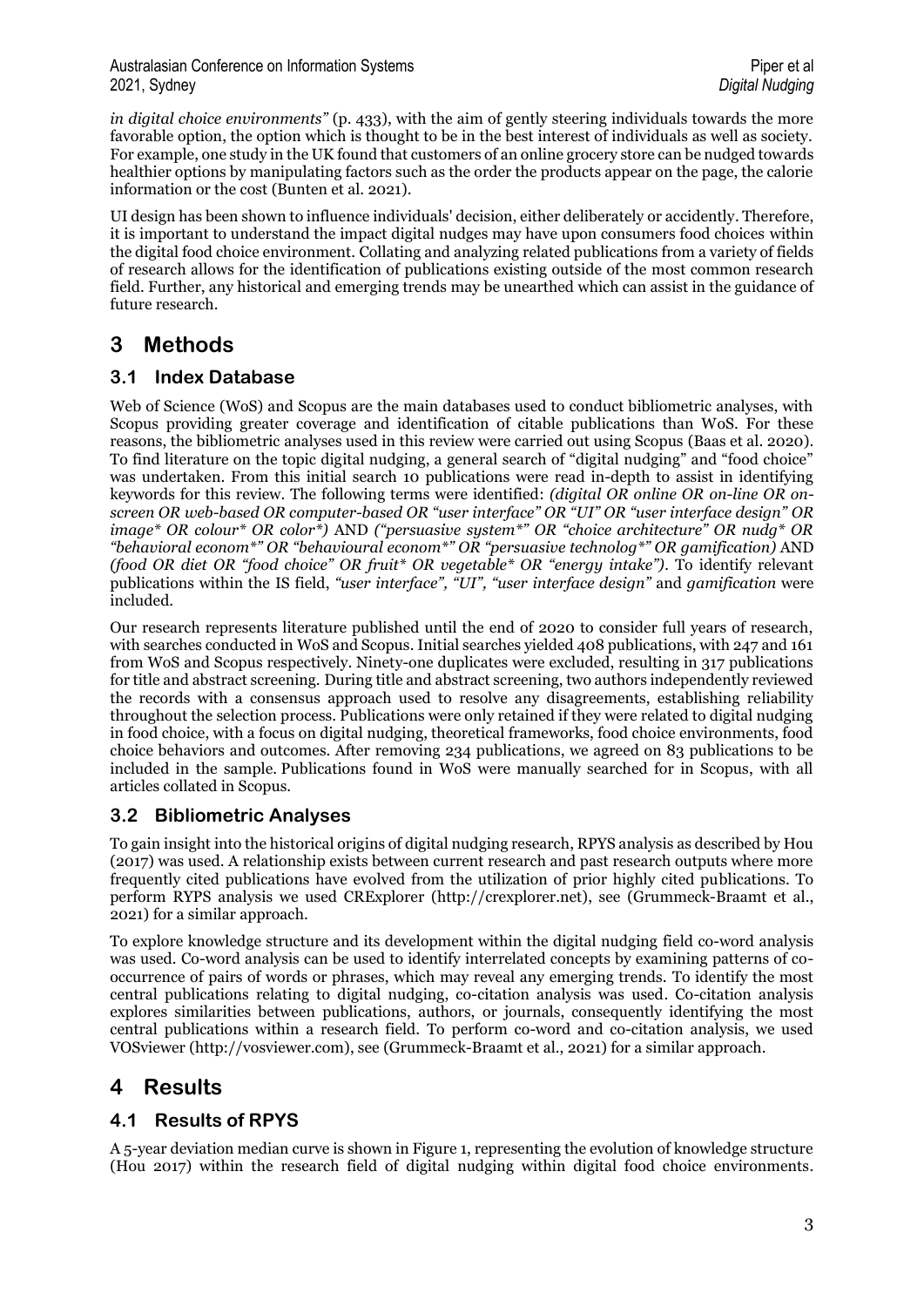Eighteen citation peaks can be seen from 1950 to 2020, with the 4 most prominent peaks in 2004, 2009, 2012, and 2015.



#### *Figure 1. Evolution of Digital Nudging in Digital Food Environments Research*

| #           | (Authors, Year)                 | <b>Outlet (Area)</b>                                           |
|-------------|---------------------------------|----------------------------------------------------------------|
| 1           | (Ferster and Skinner 1957)      | Appleton-Century-Crofts [PSY]                                  |
| $\mathbf 2$ | (Stern 1962)                    | J. of Marketing [MKT]                                          |
| 3           | (Waugh and Norman 1965)         | Psych. Rev. [PSY]                                              |
| 4           | (Restle 1970)                   | J. of Experimental Psych. [PSY]                                |
| 5           | (Jacobs and Hustmyer 1974)      | Perceptual and Motor Skills [HMS]                              |
| 6           | (Kahneman and Tversky 1979)     | Econometrica [ECON]                                            |
| 7           | (Block 1982)                    | American J. of Epidemiology [MAT]                              |
| 8           | (Blasko 1985)                   | Proceed. of the Conf. of the Amer. Acad. of Advert. 1985 [MKT] |
| 9           | (Bandura 1986)                  | Prentice-Hall, Inc                                             |
| 10          | (Watson et al. 1988)            | J. of Pers. and Soc. Psych. [PSY]                              |
| 11          | (Cialdini et al. 1990)          | J. of Pers. and Soc. Psych. [PSY]                              |
|             | <b>12</b> (Serdula et al. 1993) | Preventive Med. [MHS]                                          |
|             | <b>13</b> (Steptoe et al. 1995) | Appetite [FS]                                                  |
|             | <b>14</b> (Bartle 1996)         | J. of MUD Research [IS]                                        |
|             | <b>15</b> (Wansink et al. 2001) | Cornell Hotel & Restaurant Admin. Quarterly                    |
| 16          | (Bandura 2004)                  | Health Edu. Beh. [MHS]                                         |
| 17          | (Lin et al. 2006)               | Ubi. Comp. 2006 [IS]                                           |
| 18          | (Thaler and Sunstein 2009)      | Penguin US                                                     |

An overview of the top 20 citations unearthed from the 18 citation peaks is outlined in Table 1.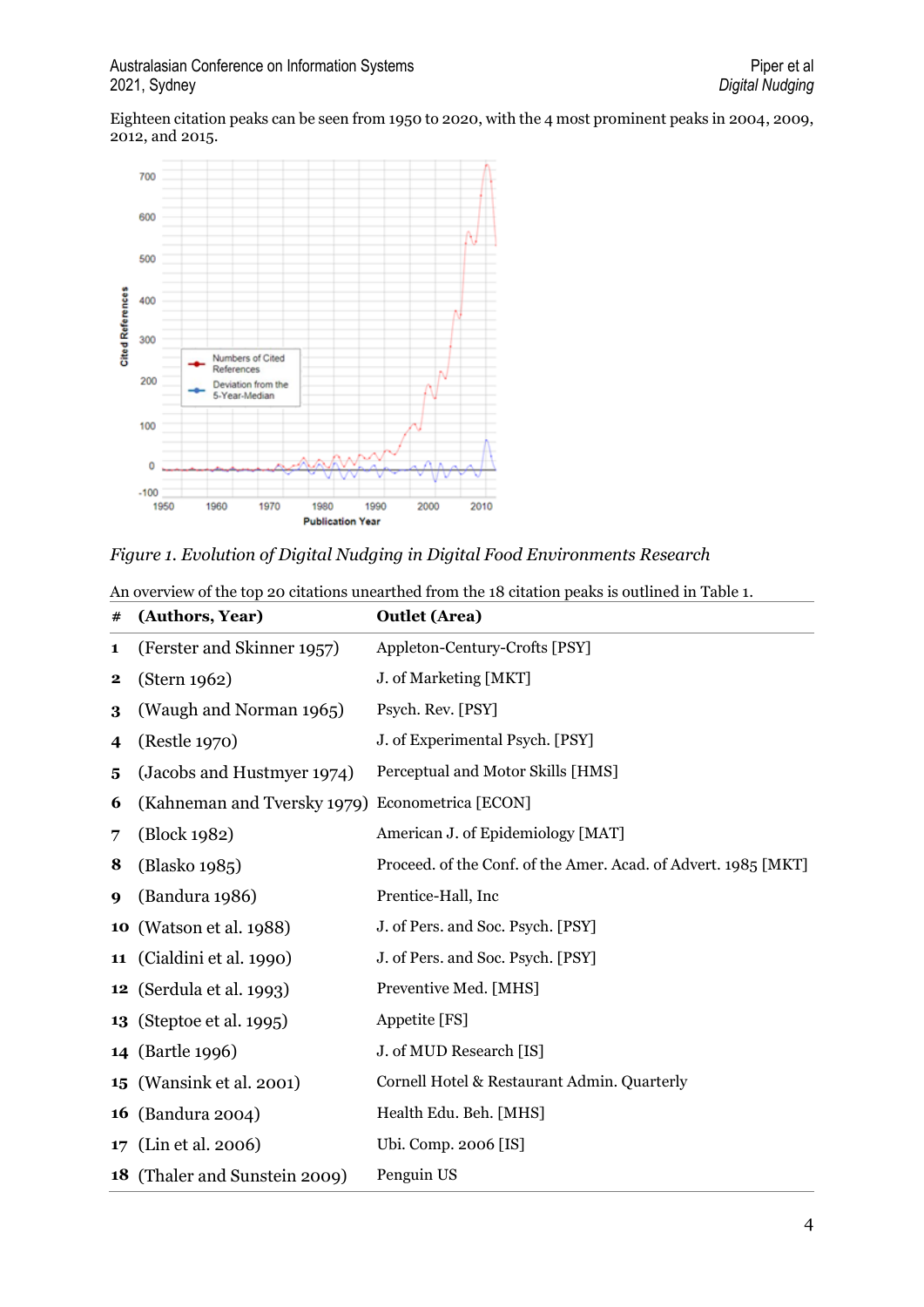| <b>19</b> (Liu et al. 2012)      | Appetite [FS]              |
|----------------------------------|----------------------------|
| <b>20</b> (Demarque et al. 2015) | J. of Enviro. Psych. [PSY] |

*Table 1. Top 20 Citations from 18 Citation Peaks*

*Note: Outlets are categorised by subject areas, based on 2018 ABS Journal Guide. PSY psychology, MKT marketing, HMS human movement and sport science, COG cognitive science, ECON economics MAT, mathematical science, MHS medical and health science, IS information systems, FS food science.*

Table 1 shows that the field of digital nudging has strong historical roots in the field of psychology with contributions from the fields of marketing, human movement and sport science, economics, mathematics, food science and IS.

### **4.2 Results of Co-word Analysis**

The evolution of knowledge structure over 5 years is shown Figure 2. Three snapshots were created with the first representing a citation peak established during RPYS analysis (2015) and the last portraying the end of the review period (2020). As this is a relatively young area of research the second snapshot was taken 2 years after the first to show the rapid growth within this research field (2017). Each snapshot represents the cumulative digital nudging literature up until that point in time.



*Figure 2. Results of Co-word Analysis: Snapshot 1 (2015)*

The keywords shown in Figure 2 are related to dietary behaviors (eating behavior and healthy eating), technologies aimed at behavior change (persuasive technology/technologies and ubiquitous computing) as well as targeted populations (children).



*Figure 3. Results of Co-word Analysis: Snapshot 2 (2017)*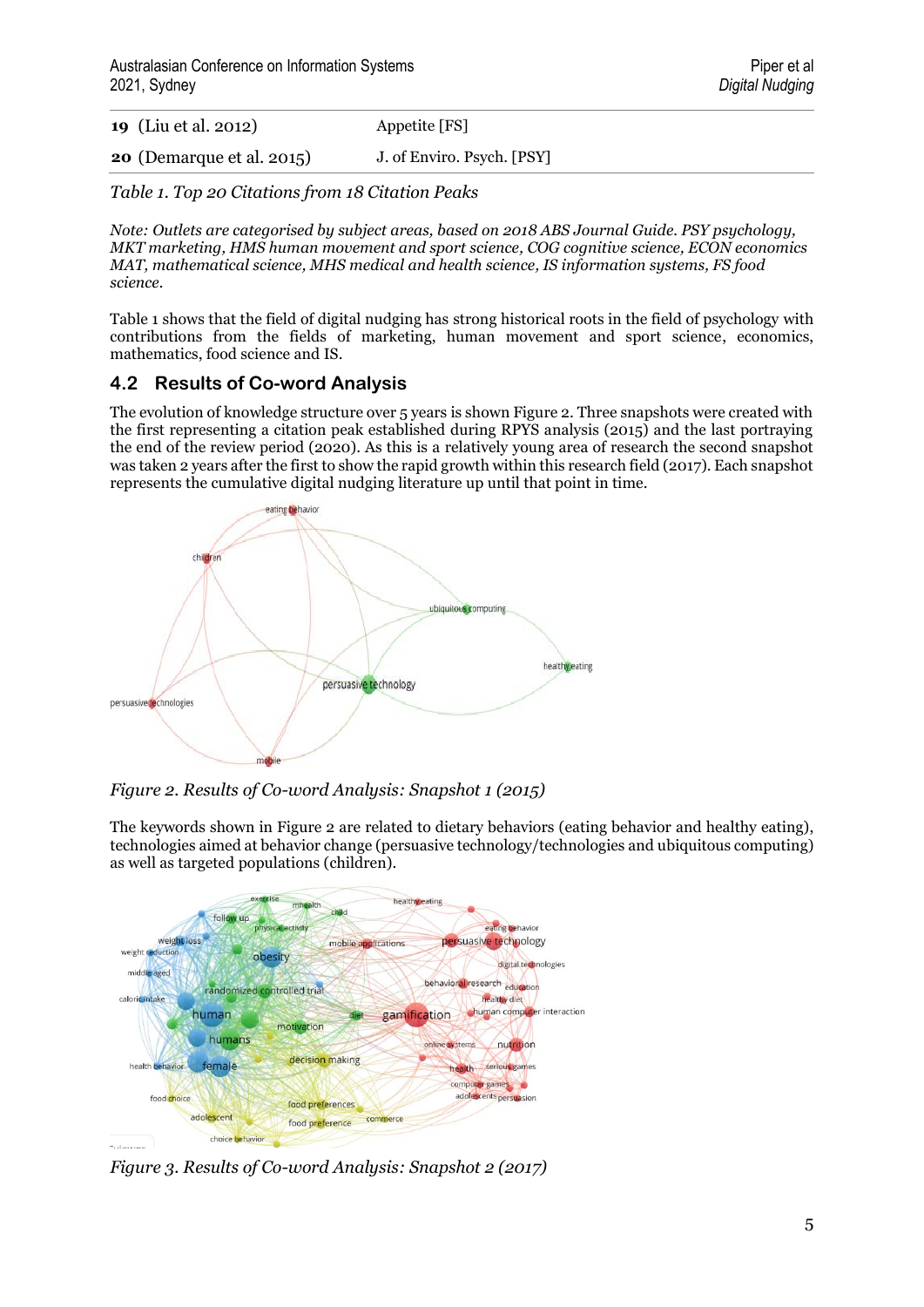#### Australasian Conference on Information Systems **Piper et al.** Piper et al. **Piper et al.** Piper et al. 2021, Sydney *Digital Nudging*

In 2 years, the field of digital nudging experienced rapid growth. Figure 3 shows an advancements from early research with an increase in dietary behaviors assessed (food preference/s, food choice, weight loss, weight reduction, caloric intake and snacking), technologies utilized to promote behaviour change (gamification, computer games, serious games, personalization, mobile applications, human computer interaction, mHhealth, social networking and online systems) as well as an expansion in targeted populations (adults, middle aged, adolescents, females and males). Further, we start to see emerging research from the field of medical research (eHealth and mHealth).



*Figure 4. Results of Co-word Analysis: Snapshot 3 (2020)*

Compared with 2015, substantial rapid growth can be seen in the number of keywords (7 to 243) and clusters (2 to 7). An increase in keywords outside of the nutrition and psychology fields can be seen, with further contributions from the health and medical fields (public health and telemedicine). We can also see an increase in settings (school, online, menu, restaurants, catering service and internet-based intervention).

Figures 2, 3 and 4 show rapid exponential growth within the digital nudging research field. In 5 years, this field has evolved from 2 connected clusters with 7 keywords (2015), to a network of 4 clusters with 69 keywords (2017) and finally a complex network of 7 clusters with 243 keywords (2020).

Investigations into the most frequently used keywords are shown in Table 2. Significant differences can be seen between 2015 and 2020 including the change from children to adult, the inclusion of controlled study, and the disappearance of persuasive technology, eating behavior and healthy eating in 2020. The shift towards food preference, decision making, and choice behavior is also of interest.

| #            | <b>Keywords</b>              |                        | <b>KTLS</b>    |      | <b>Occurrences</b> |      |
|--------------|------------------------------|------------------------|----------------|------|--------------------|------|
|              | 2015 (Total 7)               | 2020 (Total 243)       | 2015           | 2020 | 2015               | 2020 |
| 1            | <b>Persuasive Technology</b> | Human                  | 11             | 912  | $\overline{4}$     | 38   |
| $\mathbf{2}$ | Children                     | Article                | 7              | 686  | $\overline{2}$     | 27   |
| 3            | <b>Eating Behavior</b>       | Controlled Study       | 7              | 605  | $\mathbf{2}$       | 22   |
| 4            | Mobile                       | Major Clinical Study   | 6              | 453  | $\mathbf{2}$       | 17   |
| 5            | <b>Ubiquitous Computing</b>  | <b>Food Preference</b> | 6              | 366  | $\overline{2}$     | 14   |
| 6            | Persuasive Technologies      | <b>Decision Making</b> | 5              | 365  | $\overline{2}$     | 15   |
| 7            | <b>Healthy Eating</b>        | Adolescents            | $\overline{2}$ | 338  | $\overline{2}$     | 13   |
| 8            |                              | Obesity                |                | 313  |                    | 15   |
| 9            | Choice Behavior              |                        |                | 310  |                    | 11   |
| 10           |                              | Caloric Intake         |                | 274  |                    | 11   |

*Table 2. Top 7 keywords until 2015 and top 10 keywords until 2020*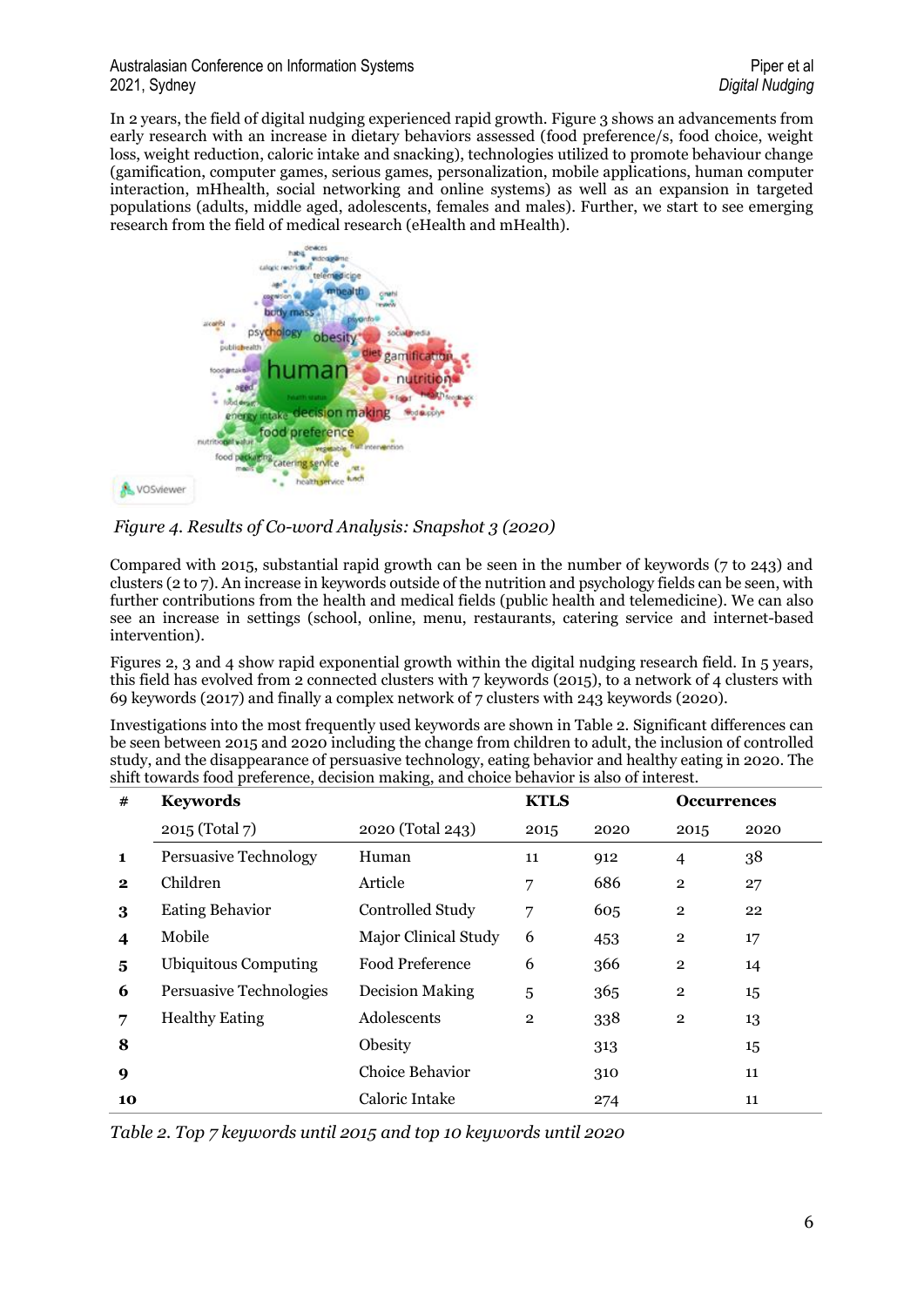### **4.3 Results of Co-citation Analysis**

Co-citation analysis, set with a citation threshold of 3 citations, initially yielded a small, interconnected network containing 5 publications. Reducing the citation threshold from 3 citations to 2 citations led to a large increase in publications identified, yielding 42 publications (shown in Figure 5). To quantify the strength of the links between publications, each publication within the network is given a total link strength, enabling identification of the publications with the highest weight within the network. Publications with a high total link strength may have few strong links with few publications or weak links with a larger number of publications.



*Figure 5. Results of Co-citation Analysis 2 Citation Threshold* 

Until the end of 2020, co-citation analysis identified  $\Delta$  clusters of co-citations with cluster 1 the largest consisting of 16 references. The publication with the highest weight in this cluster is a systematic review and meta-analysis conducted by Long et al., (2015) investigating the impact labelling calories on restaurant menus has on calories ordered (Long et al. 2015). Similarly, other publications within this cluster investigated potential effects of changes to the choice architecture. Interestingly, 3 publications within this cluster are from the field of psychology, highlighting the interdisciplinary nature of digital nudging within the digital food environment.

The 10 most central publications which influenced research into digital nudging within digital food choice environments are shown in Table 3. Publication total link strength (PTLS) was used to determine the most influential publications within this field.

| <b>Authors (Year)</b>           |    | <b>PTLS Outlet (Area)</b>    | <b>Methods</b>                               |
|---------------------------------|----|------------------------------|----------------------------------------------|
| (Brunstrom & Shakeshaft, 2009)  | 28 | Appetite $[FS]$              | tasks<br>Computer-based<br>and survey        |
| (Dayan and Bar-Hillel 2011)     | 22 | Judge. & Dec. Mak. [PSY]     | Lab and field study, food<br>selection tasks |
| (Branen et al., 2002)           | 19 | J. of Nutr. Edu. & Beh. [FS] | Lab, food selection task                     |
| (Kahn and Wansink 2004)         | 19 | J. of Cons. Research [PSY]   | Lab and field study                          |
| (Kerameas et al., 2015)         | 19 | Health Psy. [MHS]            | Lab, food selection task                     |
| (Labbe et al., 2017)            | 19 | Appetite [FS]                | Lab                                          |
| (Marchiori et al., 2012)        | 19 | J. of Nutr. Edu. & Beh. [FS] | Lab, food selection task                     |
| (Oldham-Cooper et al., 2017)    | 19 | Appetite [FS]                | Computer-based                               |
| (Wada et al., 2007)             | 19 | Appetite [FS]                | Computer-based                               |
| (Wansink and van Ittersum 2003) | 19 | J. of Cons. Research [PSY]   | Lab, drink pouring task                      |

*Table 3. Top 10 most central publications that influence digital nudging in the digital food environment research* 

The PTLS was low as this is a relatively young area of research. The field of food science is heavily represented within these central publications with contributions stemming from the field of psychology and medical and health science. Nine of the 10 most influential publications within the digital nudging field examine the impact of a variety of external factors on food choice, intake, and mass estimation and 1 publication investigates the impact of glass size on volume of drink poured. All publications collected quantitative data, with 6 conducting food/drink selection tasks in-person and 4 using computer-based methods. This confirms digital nudging research is interdisciplinary in nature and built upon intervention studies, in both the digital and in-person food choice environments.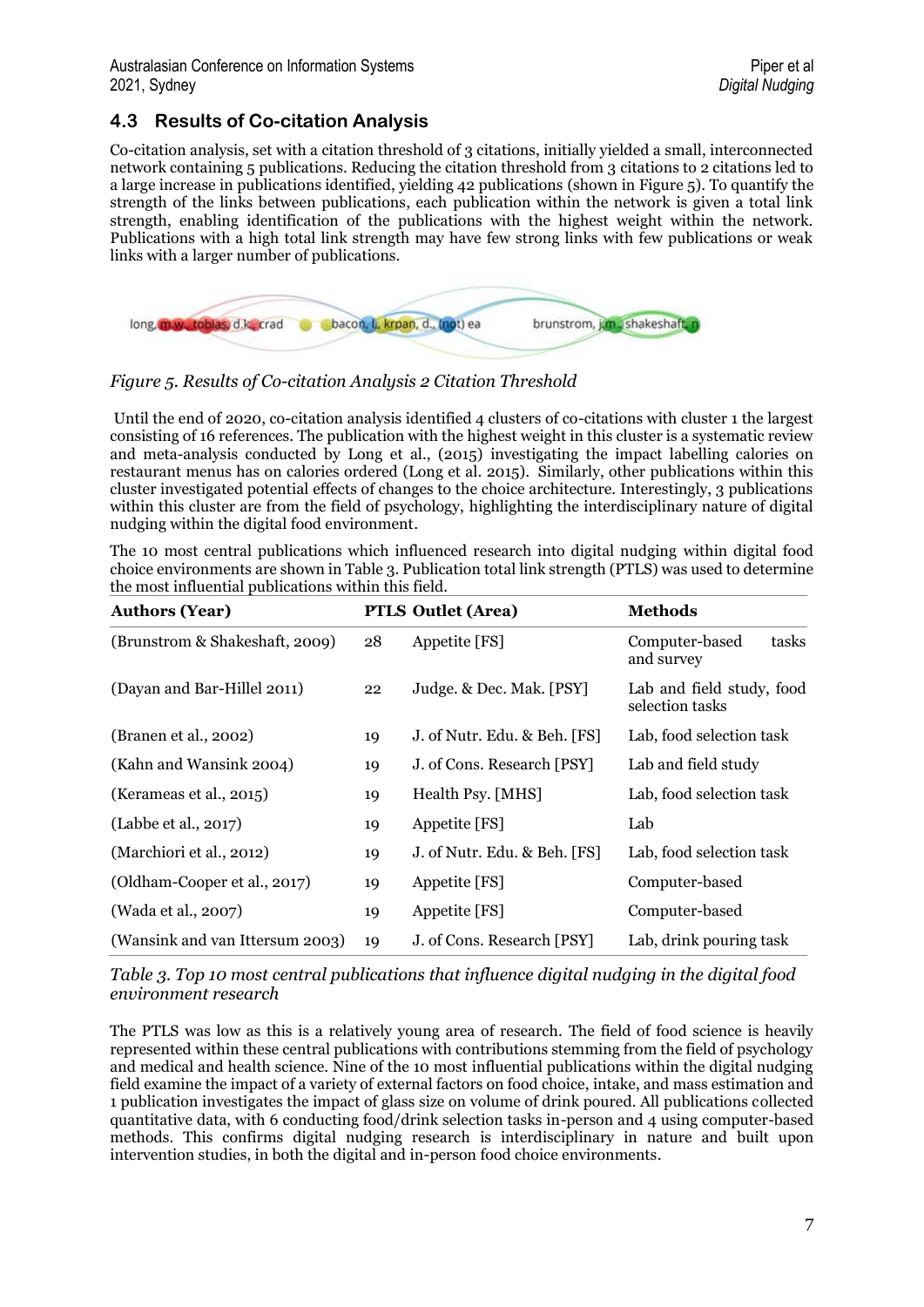# **5 Discussion**

The digital food environment encompasses a range of UIs for consumers to access the wider food systems. These UI's include online food delivery services (e.g., UberEats), websites (e.g., online grocery stores), pre-ordering systems, (e.g., school canteen ordering systems), and ordering services (e.g., ordering screens in major fast-food outlets). Our bibliometric review shows that research into digital nudging within the digital food environment is a relatively new and rapidly expanding field of study. Contributions from psychology, health, information systems, medical, and food sciences have highlighted the interdisciplinary nature of this research. Central influences from quantitative laboratory, field, and computer-based studies have assisted in the exponential growth of knowledge within this field in recent years. Historically, the field of psychology has had the greatest impact in laying the foundation for current research to build upon.

RYPS analysis revealed strong historical connections between the research field of psychology and digital nudging within the digital food environment. Links to digital nudging can be made as far back as 1957 with Ferster and Skinner, (1957) exploring the evolutionary concept of reinforcement, the idea that a certain behavior can be expected in response to a certain stimulus. Prior to its definition in 2009, publications have been utilizing aspects of nudging based upon psychological theories, such as the Social Cognitive Theory (Bandura 1986), the Primary Model (Waugh and Norman 1965) and the Positive and Negative Affect Schedule (Watson et al. 1988).

Bandura (2004) utilised the Social Cognitive Theory to examine health promotion and disease prevention. The theory postulates that human motivation, wellbeing, and behavior is regulated by selfefficacy beliefs, goals, knowledge, outcome expectations and perceived environmental impediments and facilitators. This theory has provided the foundation for research into nudging in the digital food environment. Prior studies have applied this theory, for example, (Hendy and Raudenbush 2000) carried out a series of experiments testing the effectiveness of teachers' modelling healthy food choice, a construct described by the Social Cognitive Theory, to encourage acceptance of healthy food in children.

The first publication to provide contributions from a field other than psychology was a 1982 review of validations of dietary assessment methods (Block 1982). Further connections from the Food Science field included the development of the food choice questionnaire, which utilised multidisciplinary methods guided by psychologists and nutritionists, and previous literature from multiple fields during the development phase (Steptoe et al. 1995). The earliest link to the field of IS occurred in 1996 with a study investigating the type of individuals who are likely to engage in multi-user dungeons (Bartle 1996).

Research focused on nudging in food choice environments links back to 2001 (Wansink et al. 2001), however, 'nudging' was not formally defined until 2009 (Thaler and Sunstein 2009). Instead of using the term 'nudging' to describe their study, Wansink et al., (2001) used 'influence' and 'halo effect' when examining the effects descriptive labelling has on restaurant sales, consumers taste perception and attitudes towards the restaurant. The term 'nudging' builds upon decades of research into behavioral economics and cognitive biases and describes the process of promoting the preferred option through considered changes to choice, or 'architecture'.

Emerging research shows an increase in the number of nudging interventions used within the digital food choice environment. Recent highly cited research investigated the impact of different nudges on food choice and perception (Demarque et al. 2015; Liu et al. 2012). Changes to labelling (Bollinger et al. 2011; Kiszko et al. 2014; Long et al. 2015; Tandon et al. 2010; Thorndike et al. 2014) and positional changes (Bucher et al. 2016; Dayan and Bar-Hillel 2011; Keller et al. 2015) are the most prominent nudges.

The frequency of co-word occurrences highlights the exponential growth of knowledge the field of digital nudging in digital food choice environments is experiencing. Early research, from 2012 to the end of 2015, emerged from the fields of IS and Health and was focused on improving the eating habits of adults and children through digital technologies. Augmented reality and mobile health interventions delivered by digital public display boards and mobile applications were aimed at improving snack and food choices. One publication from this early research utilised the Behaviour Change Wheel framework to guide the development of a mobile application targeted at parents to encourage healthy eating and childhood weight management (Curtis et al. 2015).

Recent studies have incorporated theories of psychological and behavioral science to aid in the development of digital technologies. Podina et al. (2017) utilized principles of the Cognitive Behaviour Theory to develop a protocol for an intervention with a gamified mobile application component (Podina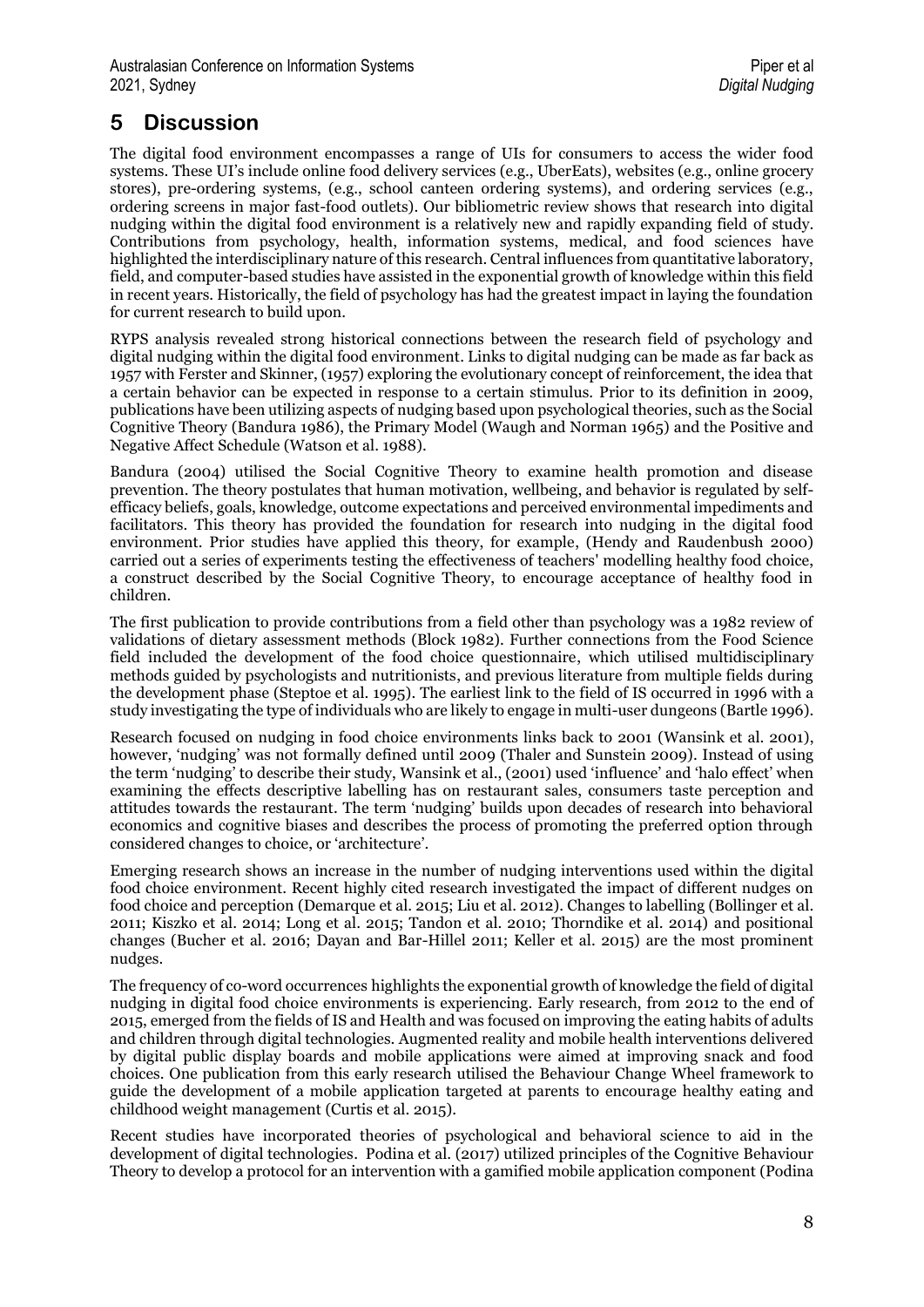et al. 2017). Wen (2107) also developed a gamified application using theories of psychological and behavioral sciences. By using theories within the fields of Psychology and Behavioral Sciences to guide the development of interventions utilizing aspects from the IS field, researchers have been able to create highly targeted interventions aimed at improving eating behaviors.

The present bibliometric review highlights that the knowledge of digital nudging in digital food environments is scattered across different fields of study. Researchers may be unaware and could potentially miss important contributions from other fields. The current knowledge builds upon theoretical foundations in the field of psychology, with historical roots linking the Social Cognitive Theory (Bandura 1986), the Primary Model (Waugh and Norman 1965) and the Positive and Negative Affect Schedule (Watson et al. 1988) to the field of digital nudging in digital food choice environments. The findings of this study provide a useful overview of the most central publications within this research field. Influential publications have mainly stemmed from the food science field with the research field of psychology, and medical and health science also contributing. All central publications collected quantitative data, comprising of experiments to determine the effects of external factors and nudges on food choice, intake, and mass estimation. These findings highlight the interdisciplinary nature of digital nudging in digital food choice environments and how the field is built upon intervention studies, in both the digital and in-person food choice environments.

## **6 Conclusion**

In conclusion, our bibliometric review contributes to the expanding literature on digital nudging by synthesizing literature from a wide range of research fields, allowing identification of publication from other research fields. However, our study is also subject to limitations. First, bibliometric reviews are constrained to an index database, limiting the scope of our review. A further limitation is that content analysis was not conducted on the publications, creating further avenues for future research. Future research should aim to broaden our knowledge of the psychological theories and frameworks underpinning the research field of digital nudging in digital food environments. To achieve this, future studies should explore other databases to capture publications not captured by this review. Further review methods should also be conducted to assess the quality of the existing literature and reveal potential existing contradictions.

# **7 References**

- AIHW, A. G. 2019. "Poor Diet." from [https://www.aihw.gov.au/reports/food-nutrition/poor](https://www.aihw.gov.au/reports/food-nutrition/poor-diet/contents/poor-diet-in-adults)[diet/contents/poor-diet-in-adults](https://www.aihw.gov.au/reports/food-nutrition/poor-diet/contents/poor-diet-in-adults)
- Baas, J., Schotten, M., Plume, A., Côté, G., and Karimi, R. 2020. "Scopus as a Curated, High-Quality Bibliometric Data Source for Academic Research in Quantitative Science Studies," *Quantitative Science Studies* (1:1), pp. 377-386.
- Bandura. 1986. *Social Foundations of Thought and Action: A Social Cognitive Theory*. Englewood Cliffs, NJ, US: Prentice-Hall, Inc.
- Bandura. 2004. "Health Promotion by Social Cognitive Means," *Health Educ Behav* (31:2), pp. 143- 164.
- Bartle, R. 1996. "Hearts, Clubs, Diamonds, Spades: Players Who Suit Muds,").
- Bates, S., Reeve, B., and Trevena, H. 2020. "A Narrative Review of Online Food Delivery in Australia: Challenges and Opportunities for Public Health Nutrition Policy," *Public Health Nutrition*), pp. 1-11.
- Blasko, V. J. 1985. "A Content Analysis of the Creative Characteristics of Outdoor Advertising: National Vs. Regional Differences," *Proceedings of the 1985 Conference of the American Academy of Advertising*: Tempe, AZ, pp. 17-21.
- Block, G. 1982. "A Review of Validations of Dietary Assessment Methods," *American Journal of Epidemiology* (115:4), pp. 492-505.
- Bollinger, B., Leslie, P., and Sorensen, A. 2011. "Calorie Posting in Chain Restaurants," *American Economic Journal: Economic Policy* (3:1), pp. 91-128.
- Bucher, T., Collins, C., Rollo, M. E., McCaffrey, T. A., De Vlieger, N., Van der Bend, D., Truby, H., and Perez-Cueto, F. J. 2016. "Nudging Consumers Towards Healthier Choices: A Systematic Review of Positional Influences on Food Choice," *Br J Nutr* (115:12), pp. 2252-2263.
- Bucher, T., Siegrist, M., and Van Der Horst, K. 2014. "Vegetable Variety: An Effective Strategy to Increase Vegetable Choice in Children," *Public Health Nutrition* (17:6), pp. 1232-1236.
- Bunten, A., Porter, L., Sanders, J. G., Sallis, A., Payne Riches, S., Van Schaik, P., González-Iraizoz, M., Chadborn, T., and Forwood, S. 2021. "A Randomised Experiment of Health, Cost and Social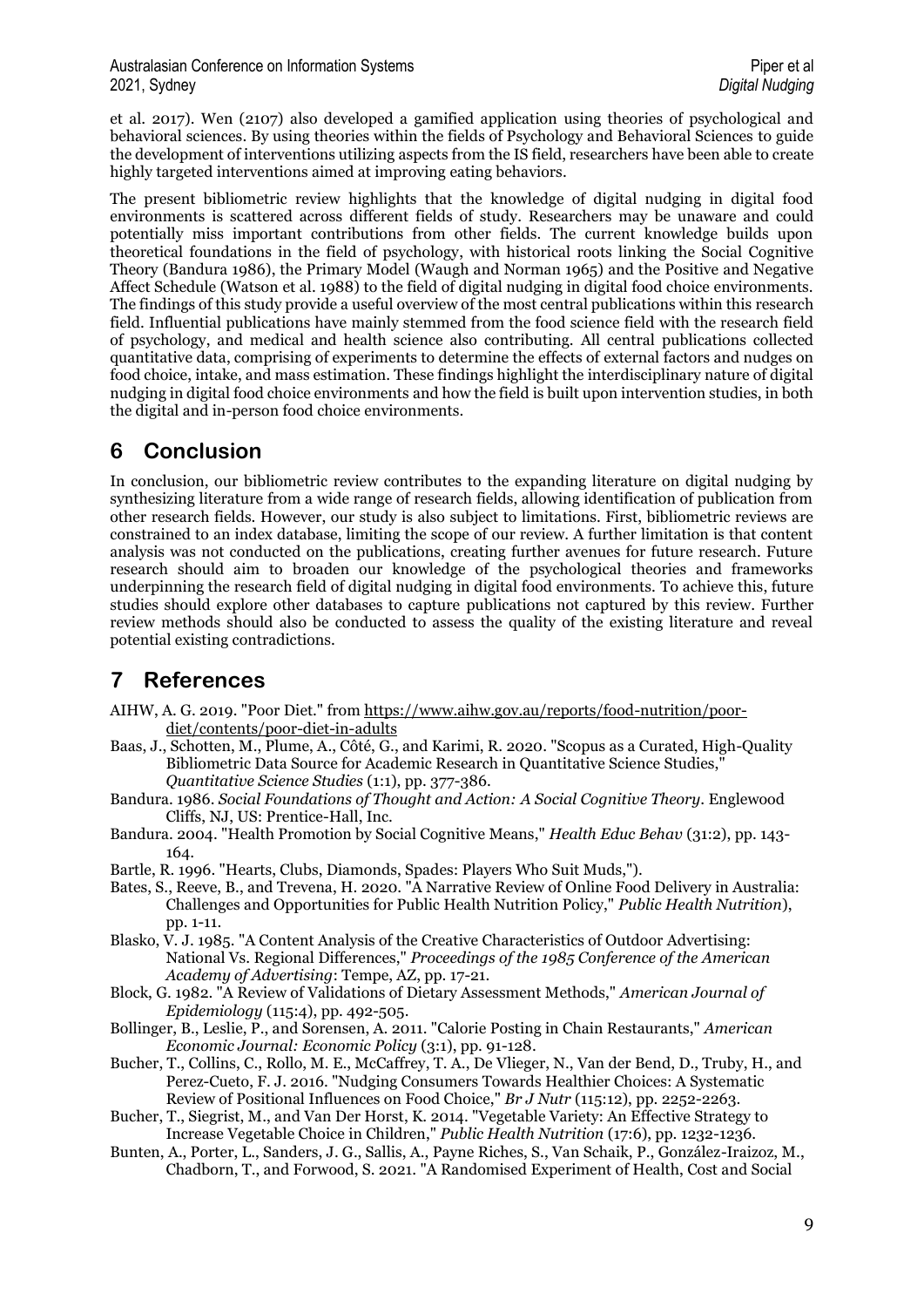Norm Message Frames to Encourage Acceptance of Swaps in a Simulation Online Supermarket," *PLOS ONE* (16:2), p. e0246455.

- Callon, M., Courtial, J.-P., Turner, W. A., and Bauin, S. 1983. "From Translations to Problematic Networks: An Introduction to Co-Word Analysis," *Social Science Information* (22:2), pp. 191- 235.
- Cialdini, R., Reno, R., and Kallgren, C. 1990. "A Focus Theory of Normative Conduct: Recycling the Concept of Norms to Reduce Littering in Public Places," *Journal of Personality and Social Psychology* (58), pp. 1015-1026.
- Curtis, K. E., Lahiri, S., and Brown, K. E. 2015. "Targeting Parents for Childhood Weight Management: Development of a Theory-Driven and User-Centered Healthy Eating App," *JMIR mHealth and uHealth* (3:2).
- Dayan, E., and Bar-Hillel, M. 2011. "Nudge to Nobesity Ii: Menu Positions Influence Food Orders," *Judgment and Decision Making* (6), pp. 333-342.
- Demarque, C., Charalambides, L., Hilton, D. J., and Waroquier, L. 2015. "Nudging Sustainable Consumption: The Use of Descriptive Norms to Promote a Minority Behavior in a Realistic Online Shopping Environment," *Journal of Environmental Psychology* (43), pp. 166-174.
- Ferster, C. B., and Skinner, B. F. 1957. *Schedules of Reinforcement*. East Norwalk, CT, US: Appleton-Century-Crofts.
- Granheim, S. I., Opheim, E., Terragni, L., Torheim, L. E., and Thurston, M. 2020. "Mapping the Digital Food Environment: A Scoping Review Protocol," *BMJ Open* (10:4), p. e036241.
- Hendy, H. M., and Raudenbush, B. 2000. "Effectiveness of Teacher Modeling to Encourage Food Acceptance in Preschool Children," *Appetite* (34:1), pp. 61-76.
- Hou, J. 2017. "Exploration into the Evolution and Historical Roots of Citation Analysis by Referenced Publication Year Spectroscopy," *Scientometrics* (110:3), pp. 1437-1452.
- Jacobs, K. W., and Hustmyer, F. E., Jr. 1974. "Effects of Four Psychological Primary Colors on Gsr, Heart Rate and Respiration Rate," *Percept Mot Skills* (38:3), pp. 763-766.
- Kahn, B. E., and Wansink, B. 2004. "The Influence of Assortment Structure on Perceived Variety and Consumption Quantities," *Journal of Consumer Research* (30:4), pp. 519-533.
- Kahneman, D., and Tversky, A. 1979. "Prospect Theory: An Analysis of Decision under Risk," *Econometrica* (47:2), pp. 263-291.
- Keller, C., Markert, F., and Bucher, T. 2015. "Nudging Product Choices: The Effect of Position Change on Snack Bar Choice," *Food Quality and Preference* (41), pp. 41-43.
- Kiszko, K. M., Martinez, O. D., Abrams, C., and Elbel, B. 2014. "The Influence of Calorie Labeling on Food Orders and Consumption: A Review of the Literature," *Journal of Community Health* (39:6), pp. 1248-1269.
- Lake, A., and Townshend, T. 2006. "Obesogenic Environments: Exploring the Built and Food Environments," *Journal of the Royal Society for the Promotion of Health* (126:6), pp. 262- 267.
- Li, C., Mirosa, M., and Bremer, P. 2020. "Review of Online Food Delivery Platforms and Their Impacts on Sustainability," *Sustainability* (12:14), p. 5528.
- Lin, J. J., Mamykina, L., Lindtner, S., Delajoux, G., and Strub, H. B. 2006. "Fish'n'steps: Encouraging Physical Activity with an Interactive Computer Game," Berlin, Heidelberg: Springer Berlin Heidelberg, pp. 261-278.
- Liu, P. J., Roberto, C. A., Liu, L. J., and Brownell, K. D. 2012. "A Test of Different Menu Labeling Presentations," *Appetite* (59:3), pp. 770-777.
- Long, M. W., Tobias, D. K., Cradock, A. L., Batchelder, H., and Gortmaker, S. L. 2015. "Systematic Review and Meta-Analysis of the Impact of Restaurant Menu Calorie Labeling," *Am J Public Health* (105:5), pp. e11-24.
- Marx, W., Bornmann, L., Barth, A., and Leydesdorff, L. 2014. "Detecting the Historical Roots of Research Fields by Reference Publication Year Spectroscopy (Rpys)," *Journal of the Association for Information Science and Technology* (65:4), pp. 751-764.
- Pham, H.-H., Dong, T.-K.-T., Vuong, Q.-H., Luong, D.-H., Nguyen, T.-T., Dinh, V.-H., and Ho, M.-T. 2021. "A Bibliometric Review of Research on International Student Mobilities in Asia with Scopus Dataset between 1984 and 2019," *Scientometrics* (126:6), pp. 5201-5224.
- Podina, I. R., Fodor, L. A., Cosmoiu, A., and Boian, R. 2017. "An Evidence-Based Gamified Mhealth Intervention for Overweight Young Adults with Maladaptive Eating Habits: Study Protocol for a Randomized Controlled Trial," *Trials* (18:1).
- Redman, R. 2020. "Online Grocery Sales Jumped 300% Early in Pandemic." from [https://www.supermarketnews.com/issues-trends/fmi-online-grocery-sales-jumped-300](https://www.supermarketnews.com/issues-trends/fmi-online-grocery-sales-jumped-300-early-pandemic) [early-pandemic](https://www.supermarketnews.com/issues-trends/fmi-online-grocery-sales-jumped-300-early-pandemic)